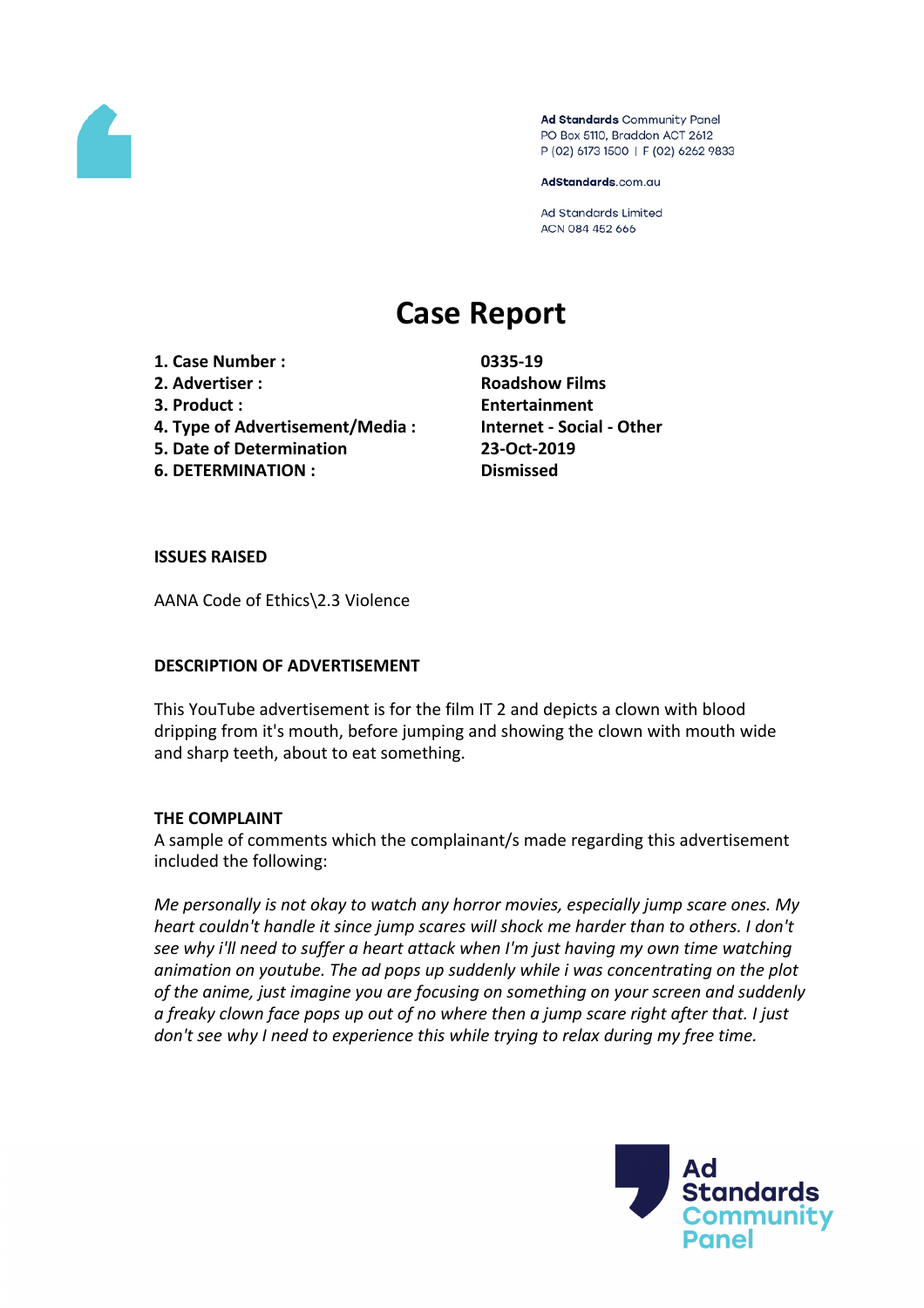

## **THE ADVERTISER'S RESPONSE**

Comments which the advertiser made in response to the complainant/s regarding this advertisement include the following:

*The online creative contains no discriminatory material, strong or obscene language, nudity, no material contrary to health and safety standards - it does however contain scary/ supernatural themes which is relevant to the film being advertised. It is also worth noting that our YouTube campaign was targeting P18-29 - please note that all activity on YouTube only is P18+ only.*

## **THE DETERMINATION**

The Ad Standards Community Panel (Panel) considered whether this advertisement breaches Section 2 of the AANA Code of Ethics (the Code).

The Panel noted the complainant's concern that the advertisement contains a jump scare and is alarming.

The Panel viewed the advertisement and the noted advertiser's response.

The Panel considered whether the advertisement was in breach of Section 2.3 of the Code. Section 2.3 states: "Advertising or Marketing Communications shall not present or portray violence unless it is justifiable in the context of the product or service advertised".

The Panel noted that the Practice Note for the Code states: *"The Community Panel has also found that a strong suggestion of menace presents violence in an unacceptable manner and breaches this section of the Code."*

The Panel acknowledged that some members of the community would prefer for this type of product not to be advertised, however considered that this product is legally able to be advertised provided that imagery is justifiable in the context of the product.

The Panel noted that it had previously upheld an advertisement for this film in case 0301-19, in which:

*"The majority of the Panel considered that in this case, while children may be unaware of the film series or the character, the advertisement depicting a face with yellow eyes, stained and damaged teeth within an unsettling smile and a clear image of blood dripping from its mouth, was excessively menacing. The majority considered that the image selected to represent the main character from the horror movie had a strong implication that the clown had eaten someone, based on the depiction of blood dripping from its mouth.*